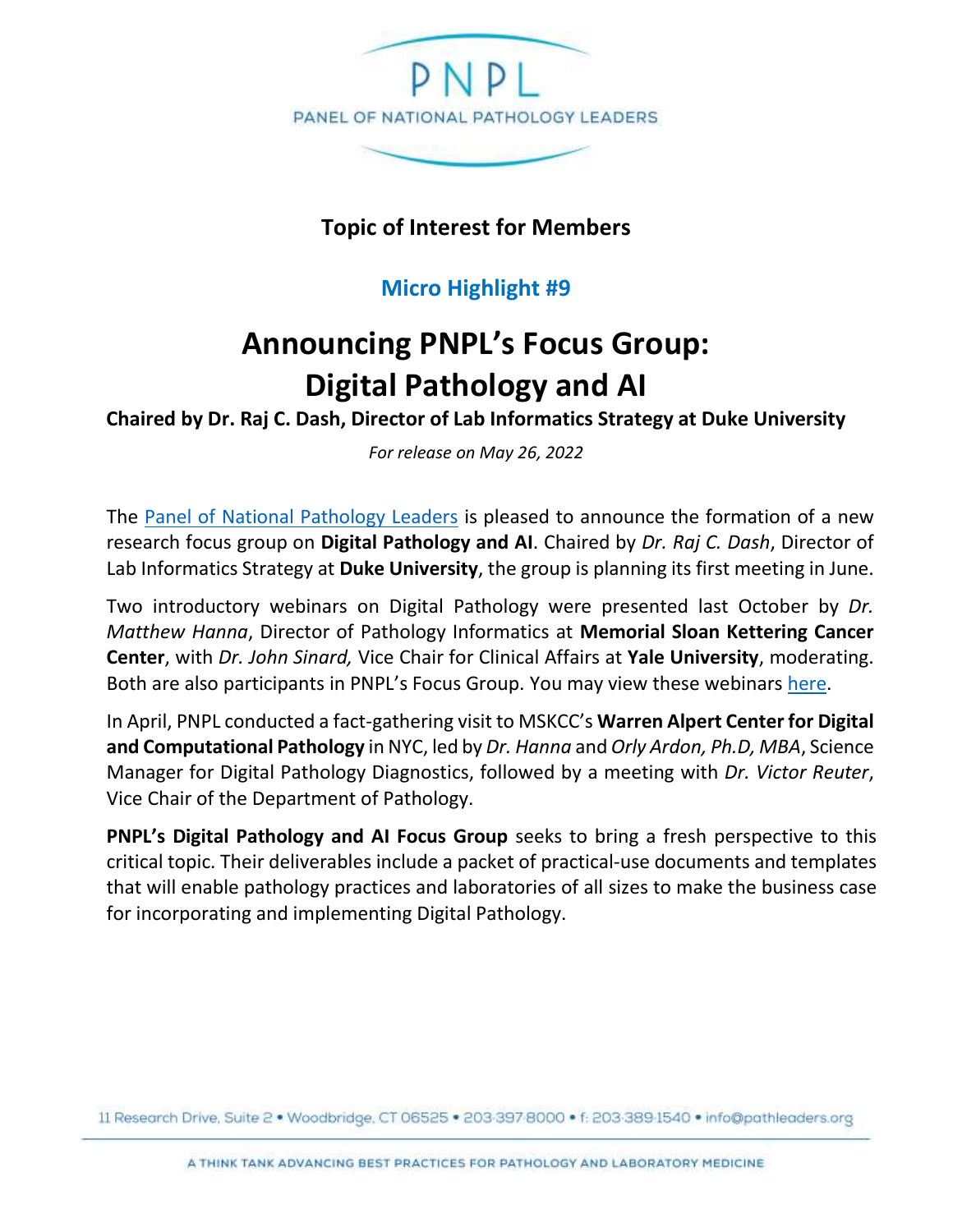

Specifically, the group aims to:

- 1. Empower pathology practices to understand the value of digital transformation
	- The best path to implementation
	- Practical use cases
	- in a manner that is complementary to other organizations including:
		- The Association of Pathology Informatics (API)
		- Digital Pathology Association (DPA)
		- College of American Pathologists (CAP)

PNPL considerations include:

- a. Cost offset arrangements (reagent, antibodies, H&E)
- b. Developing image archives for educational and research purposes
- c. Maintaining original quality slides via image capture
- d. Using FDA-approved algorithms for diagnosing prostate cancer
- e. Digital Pathology required for AI/machine learning (ML)
- f. Need for remote access (COVID, tumor boards, telepathology)
- g. Flexibility to adjust to changes in standards of care
- 2. Establish a practical framework of the financial and logistic planning for the implementation of digital pathology and AI, including:
	- a. Return on investment for Digital Pathology and AI
	- b. IHC quantification
	- c. Revenue generation
	- d. Reimbursement strategies
	- e. Critical Path
	- f. AI Implementation Plan
	- g. AI errors and how to resolve them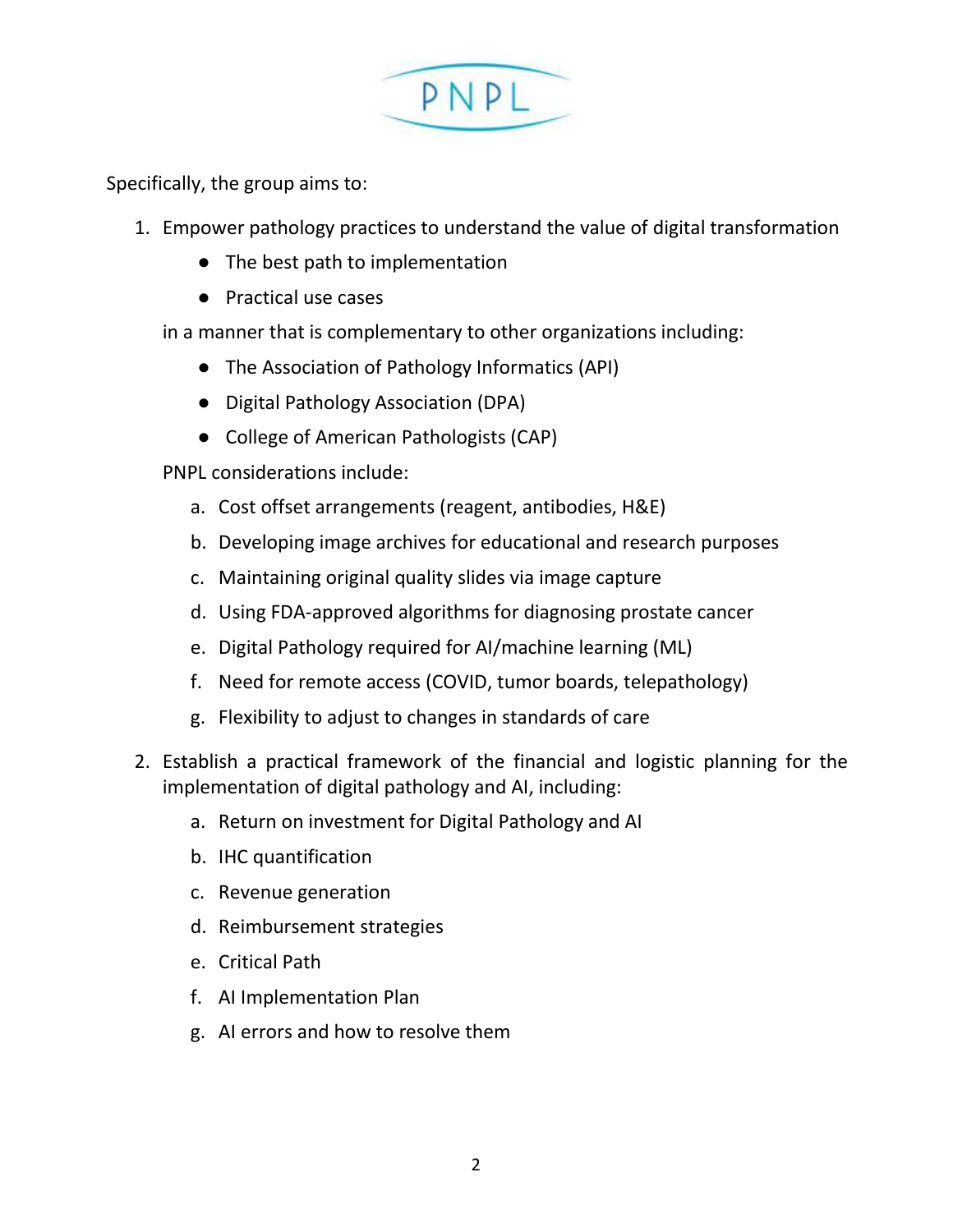

The framework will address implementation of Digital Pathology and AI and the delineation of its advantages, opportunities, and challenges to patients, practitioners, third-party payers, hospitals, and other stakeholders.

- 3. Develop supporting documentation templates to help those interested in implementing Digital Pathology, such as:
	- a. How to identify priorities
	- b. Educational primer on digital pathology
	- c. Writing and submitting a Request for Proposal (RFP)
	- d. Checklist of requirements
	- e. Developing a Business Plan to implement a Pathology PACS
	- f. SWOT analysis
	- 4. Arrange tours of Digital Pathology and AI operations nationally.

To achieve these goals, the Focus Group will meet every other month to collaborate on the following topics:

- 1. Implementing AI technology and ways to ensure no harm to patients
- 2. Document downstream value savings
- 3. How each stakeholder will benefit from AI
- 4. Action plans and roadmaps to implementation

Deliverables will focus on business and management, the effect of computers and technology, education, computer informatics, and the financial impact of implementing Digital Pathology and AI.